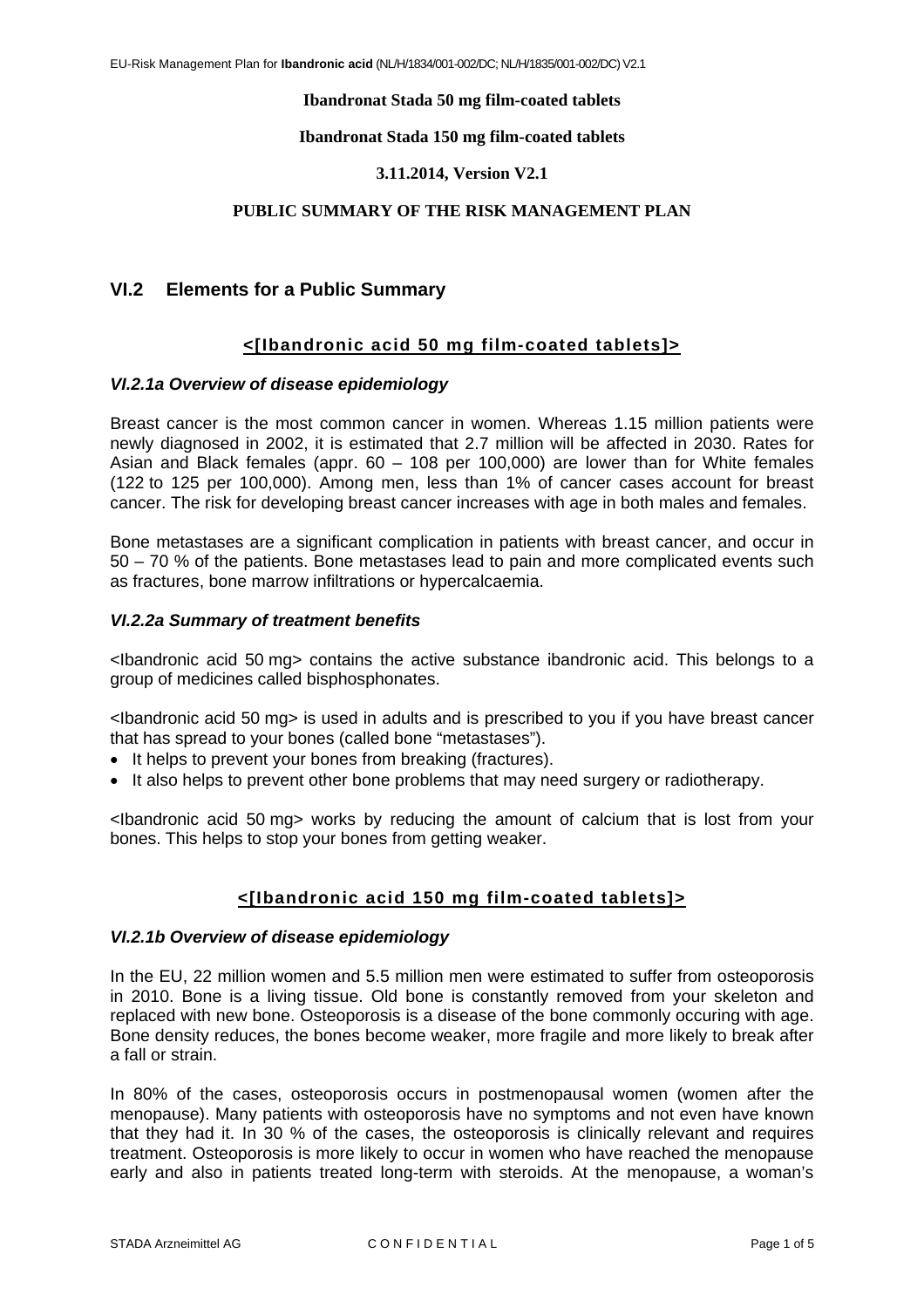ovaries stop producing the female hormone, oestrogen, which helps to keep her skeleton healthy.

Other things that can increase the risk of fractures include:

- not enough calcium and vitamin D in the diet
- smoking, or drinking too much alcohol
- not enough walking or other weight-bearing exercise
- a family history of osteoporosis

**A healthy lifestyle** will also help you to get the most benefit from your treatment. This includes:

- eating a balanced diet rich in calcium and vitamin D
- walking or any other weight-bearing exercise
- not smoking; and not drinking too much alcohol.

## *VI.2.2b Summary of treatment benefits*

<Ibandronic acid 150 mg> is prescribed to treat postmenopausal osteoporosis.

<Ibandronic acid 150 mg> belongs to a group of medicines called **bisphosphonates**. It contains the active substance ibandronic acid. <Ibandronic acid 150 mg> may reverse bone loss by stopping more loss of bone and increasing bone mass in most women who take it, even though they won't be able to see or feel a difference. <Ibandronic acid 150 mg> may help lower the chances of breaking bones (fractures). This reduction in fractures was shown for the spine but not for the hip.

## **<[Ibandronic acid 50 mg film-coated tablets]> <[Ibandronic acid 150 mg film-coated tablets]>**

## *VI.2.3 Unknowns relating to treatment benefits*

The treatment benefit in children and adolescents below 18 years of age has not been established.

Efficacy of <libandronic acid 150mg > in femoral neck fractures has not been established yet.

## *VI.2.4 Summary of safety concerns*

## **Important identified risks**

| <b>Risk</b>                                                       | What is known                                                                                                                              | <b>Preventability</b>                                                                                                                                                                                                                                                                                                                                                              |
|-------------------------------------------------------------------|--------------------------------------------------------------------------------------------------------------------------------------------|------------------------------------------------------------------------------------------------------------------------------------------------------------------------------------------------------------------------------------------------------------------------------------------------------------------------------------------------------------------------------------|
| Dead bone tissue in the jaw<br>bone<br>(Osteonecrosis of the jaw) | This side effect my affect up<br>to 1 in 10,000 people.<br>Pain or sore in your mouth or<br>jaw are early signs of severe<br>jaw problems. | A dental examination<br>with<br>appropriate preventive<br>dentistry should<br>be<br>considered<br>prior<br>to t<br>treatment, especially if<br>you<br>risk<br>have the following<br>factors:<br>e.g.<br>cancer.<br>chemotherapy, radiotherapy,<br>corticosteroids,<br>oral<br>poor<br>hygiene. If you have one of<br>these risk factors, you should<br>invasive<br>dental<br>avoid |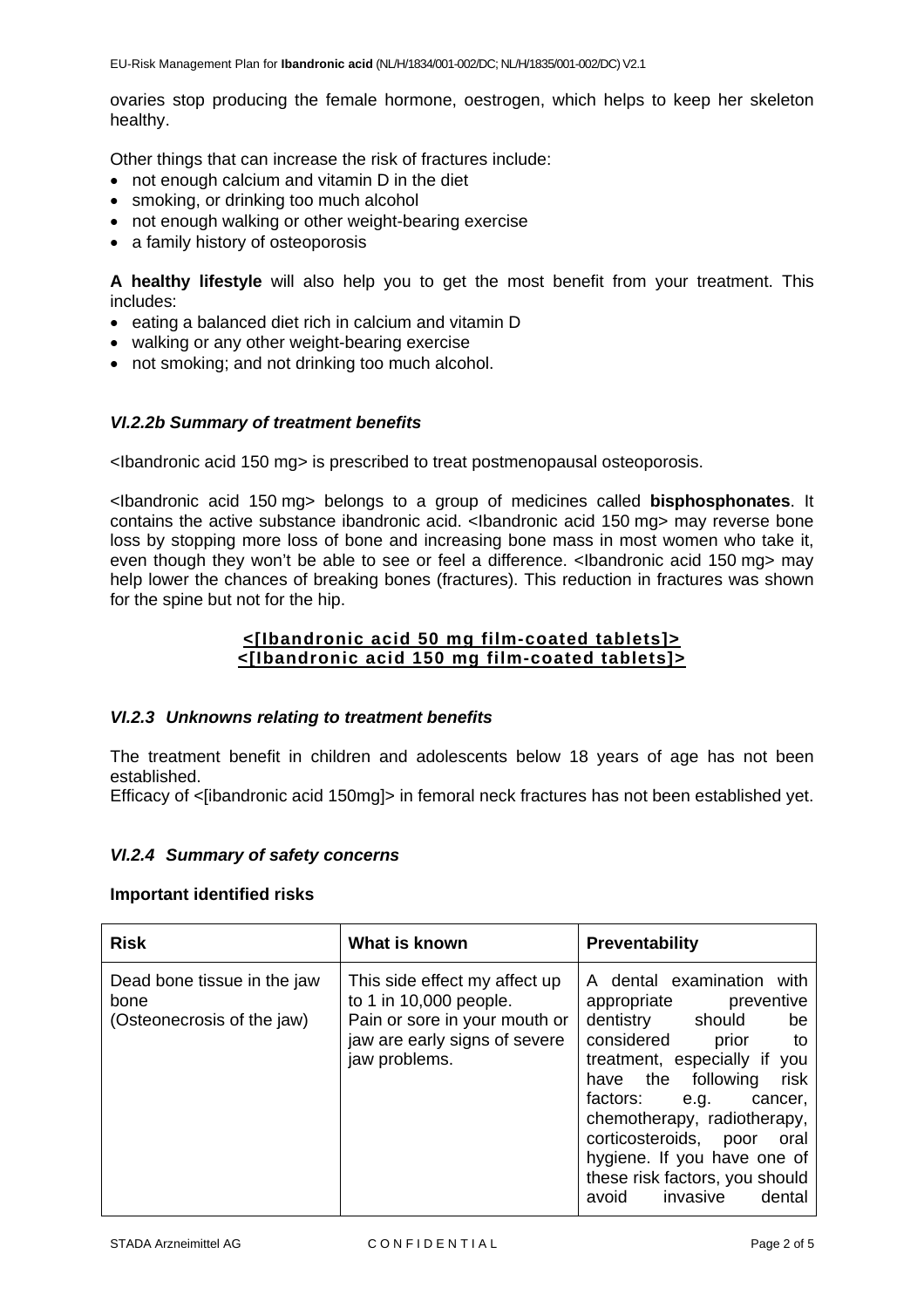|                                                                                                                                 |                                                                                                                                                                                                                                                                                                                                                                                                                                                                                                                           | procedures if possible while<br>on treatment.<br>If you are having dental<br>treatment or surgery or know<br>that you need some in the<br>future, tell your dentist that<br>you are being treated with<br><lbandronic acid="">.</lbandronic>                                                                                                                                                                                                                                                     |  |
|---------------------------------------------------------------------------------------------------------------------------------|---------------------------------------------------------------------------------------------------------------------------------------------------------------------------------------------------------------------------------------------------------------------------------------------------------------------------------------------------------------------------------------------------------------------------------------------------------------------------------------------------------------------------|--------------------------------------------------------------------------------------------------------------------------------------------------------------------------------------------------------------------------------------------------------------------------------------------------------------------------------------------------------------------------------------------------------------------------------------------------------------------------------------------------|--|
| Low calcium levels in your<br>blood<br>(Hypocalcaemia)                                                                          | Up to 1 in 10 people may<br>low<br>calcium<br>experience<br>levels in your blood                                                                                                                                                                                                                                                                                                                                                                                                                                          | DO NOT take <lbandronic<br>acid&gt; if you have or have<br/>ever had low calcium in your<br/>blood.<br/>In particular, tell your doctor<br/>or pharmacist if you are<br/>taking any<br/>supplements containing<br/>calcium.</lbandronic<br>                                                                                                                                                                                                                                                      |  |
| Inflammatory immune<br>response in the whole body<br>(Acute phase reaction)                                                     | This side effect may affect<br>up to 1 in 100 people.<br>The symptomy are similar to<br>flu-like symtoms and you<br>could feel generally unwell or<br>in pain.                                                                                                                                                                                                                                                                                                                                                            | Always take this medicine as<br>prescribed by your doctor<br>and as indicated in the<br>Package Leaflet. This will<br>minimise the risk of<br>developing adverse drug<br>reactions.<br>If you get any side effects,<br>talk to your doctor or<br>pharmacist. This includes<br>any possible side effects not<br>listed in the package leaflet.                                                                                                                                                    |  |
| Severe irrittation of the tube<br>that connects your mouth<br>and your stomach<br>(esophagus) (severe<br>esophageal irritation) | This side effect may affect<br>up to 1 in 100 people. The<br>risk of severe irrittation of the<br>tube that connects your<br>mouth and your stomach<br>(esophagus) appears to be<br>greater in patients who do<br>not comply with the dosing<br>instruction and/or who<br>continue to take <lbandronic<br>acid&gt; after developing<br/>symptoms suggestive of<br/>irritation (such as heartburn,<br/>acid reflux, hoarse voice,<br/>chest pain when eating,<br/>difficulty or pain when<br/>swallowing).</lbandronic<br> | Always take this medicine as<br>prescribed by your doctor<br>and as indicated in the<br>Package Leaflet. This will<br>minimise the risk of<br>developing adverse drug<br>reactions.<br>Tell your doctor if you have<br>active upper gastrointestinal<br>problems. Stop taking<br><lbandronic acid=""> and<br/>contact your doctor<br/>immediately if you have<br/>difficulty swallowing, painful<br/>swallowing, pain behind the<br/>breastbone, or new or<br/>worsening heartburn.</lbandronic> |  |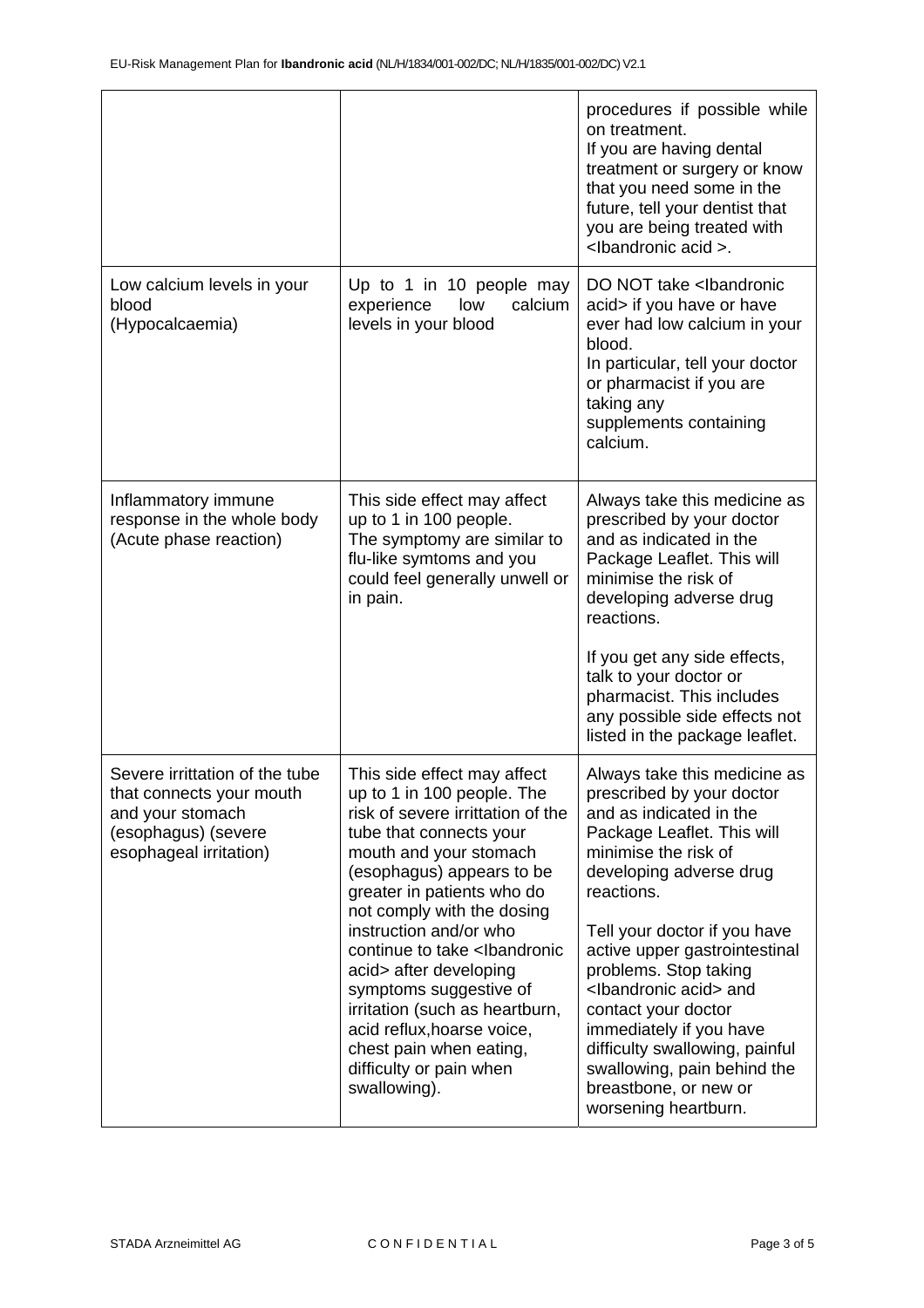### **Important potential risks**

| <b>Risk</b>                               | What is known<br>(Including reason why it is considered a potential risk)                                                                                                                                                          |  |
|-------------------------------------------|------------------------------------------------------------------------------------------------------------------------------------------------------------------------------------------------------------------------------------|--|
| Atypical fractures of the<br>femur        | The long-term use of bisphosphonates is thought to be the<br>main risk factor for atypical femoral fractures.                                                                                                                      |  |
|                                           | Some patients experience thigh or groin pain, often<br>associated with imaging features of stress fractures, weeks<br>to months before presenting with a completed femoral<br>fracture.                                            |  |
|                                           | During bisphosphonate treatment, you should report any<br>thigh, hip or groin pain.                                                                                                                                                |  |
| <b>Atrial fibrillation</b>                | Patients treated with the medicinal product may be at an<br>increased risk of developing atrial fibrillation.                                                                                                                      |  |
|                                           | Cases of atrial fibrillation have been reported with the use of<br>pamidronic acid, another bisphosphonate. However, a<br>causal relationship to ibandronic acid has not been<br>established.                                      |  |
| Kidney dysfunction (renal<br>dysfunction) | Patients treated with the medicinal product may be at an<br>increased risk of developing kidney problems. There are<br>concerns about using bisphosphonates in patients with<br>existing kidney problems and also in older people. |  |
|                                           | Tell your doctor if you experience urination changes, ankle<br>swelling, weakness, dizziness, skin rash or itching, or a<br>metallic taste in your mouth.                                                                          |  |

## **Missing information**

| <b>Risk</b> | What is known |
|-------------|---------------|
| None        | <b>NA</b>     |

## *VI.2.5 Summary of risk minimisation measures by safety concern*

All medicines have a Summary of Product Characteristics (SPC) which provides physicians, pharmacists and other health care professionals with details on how to use the medicine, the risks and recommendations for minimising them. An abbreviated version of this in lay language is provided in the form of the package leaflet (PL). The measures in these documents are known as routine risk minimisation measures.

This medicine has no additional risk minimisation measures.

# *VI.2.6 Planned post authorisation development plan*

No post-authorisation studies have been imposed or are planned.